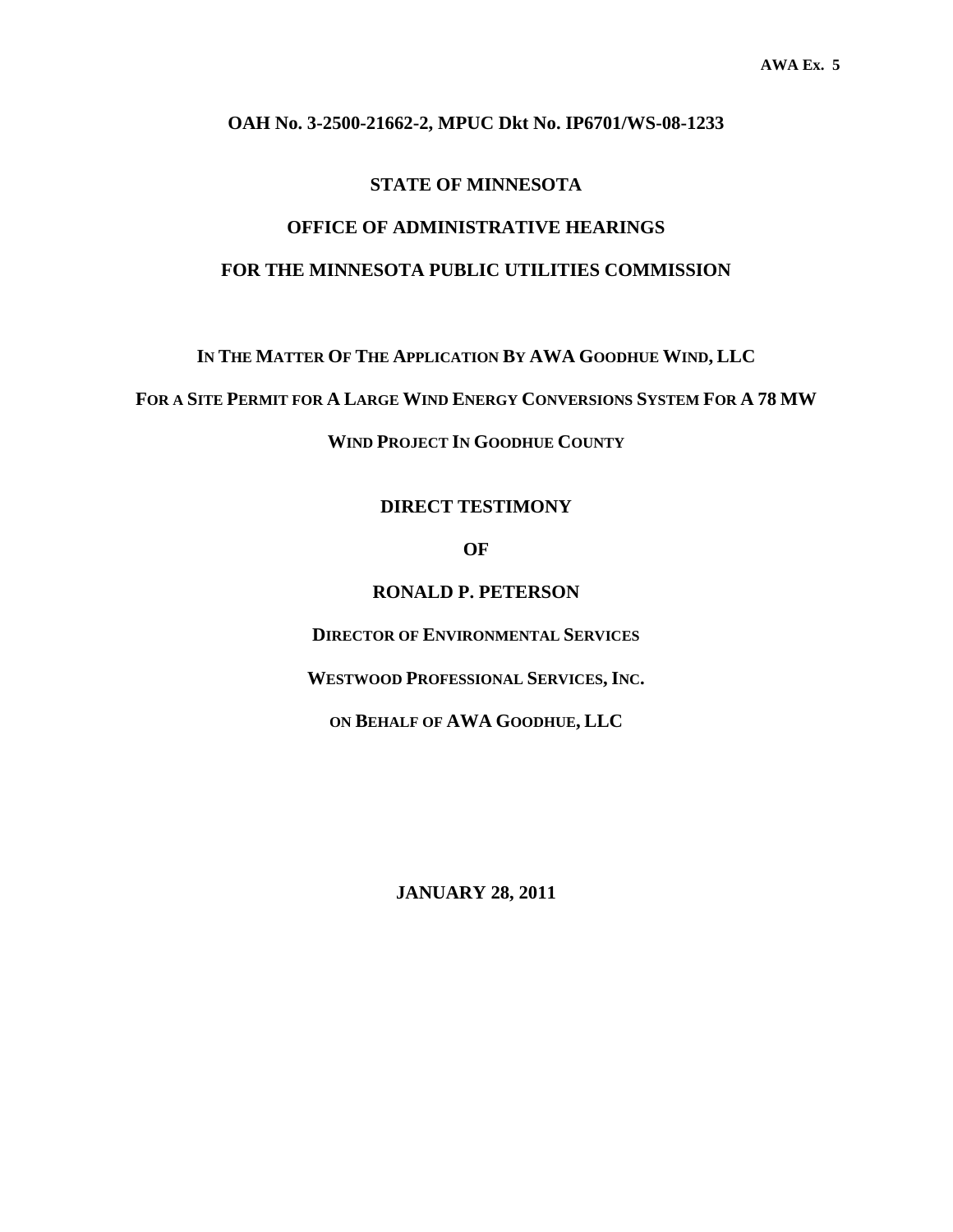### **DIRECT TESTIMONY OF RONALD P. PETERSON**

### **TABLE OF CONTENTS**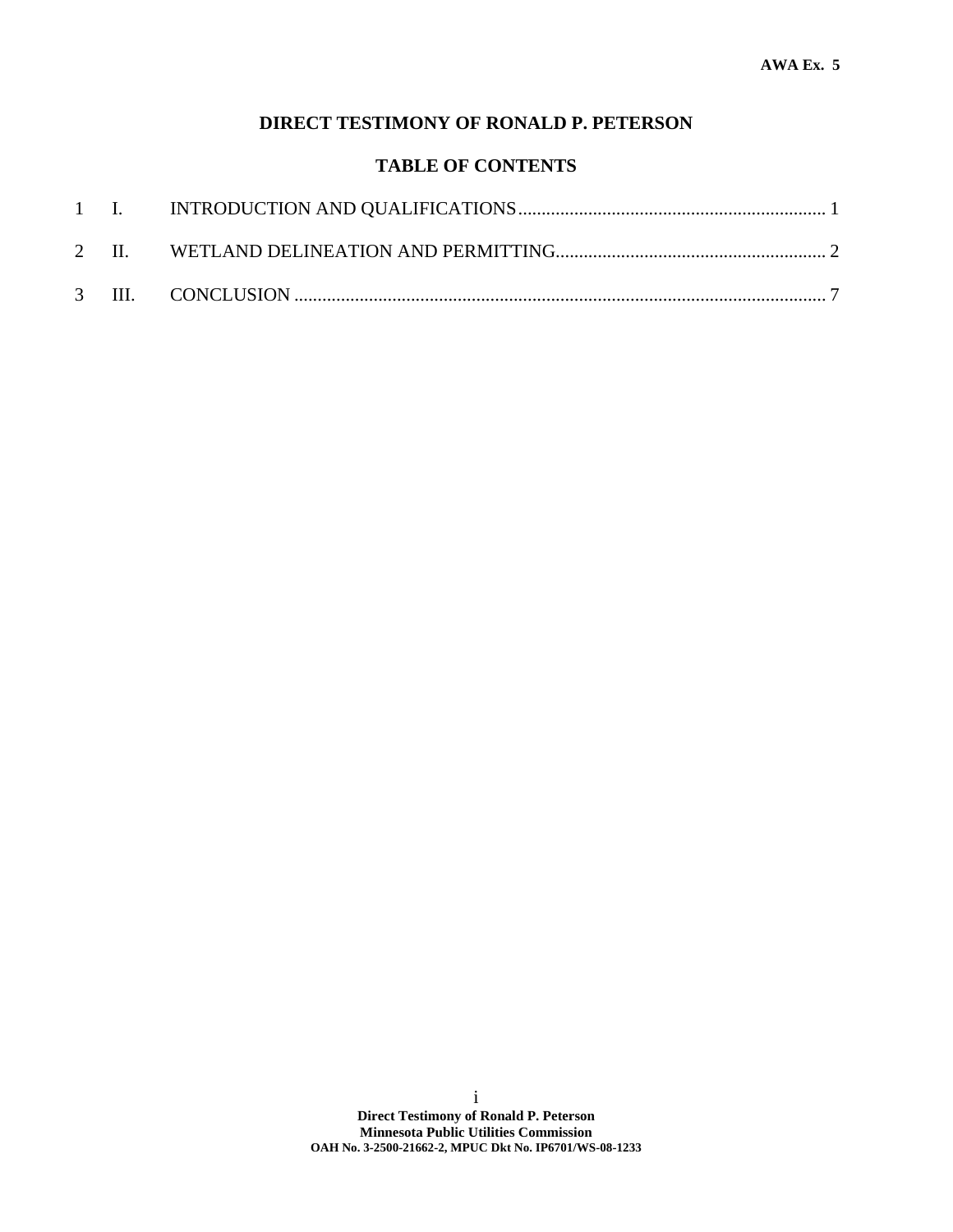# 1 **BEFORE THE MINNESOTA PUBLIC UTILITIES COMMISSION**  2 **DIRECT TESTIMONY OF RONALD P. PETERSON**

### 3 **I. INTRODUCTION AND QUALIFICATIONS**

#### 4 **Q: Please state your name and business address.**

5 A: My name is Ronald P. Peterson. My business address is 7699 Anagram Drive, Eden 6 Prairie, Minnesota 55344.

#### 7 **Q: By whom are you employed and what is your position?**

8 A: I am employed by Westwood Professional Services, Inc. My position is Director of 9 Environmental Services. Westwood provides specialized expertise in the areas of permitting, 10 environmental review, wetland delineation and regulation, wildlife studies, and other land use 11 and environmental matters. Westwood, founded in 1972 in the Twin Cities, has grown to nine 12 offices in six states, with three offices in Minnesota (Eden Prairie, Brainerd, and St. Cloud). 13 Westwood has approximately 150 employees across its nine offices.

14 **Q: Please describe your educational background.** 

15 A: I received a law degree from William Mitchell College of Law in 1986, a Master of 16 Science degree in Natural Resources, with a Wildlife Biology Emphasis from the University of 17 Wisconsin-Stevens Point in 1979, and a Bachelor of Science degree in Wildlife Management 18 from the University of Minnesota in 1975. I was admitted to the Minnesota Bar in 1986.

19 **Q: What has been your employment history?** 

20 A: I have been an environmental consultant for 26 years and was an agency wildlife 21 biologist for five years before that. I have worked for Westwood over two time periods. My 22 initial employment with Westwood was from 1988 through 1991, during which time I initiated 23 and directed Westwood's environmental consulting practice. My second term of employment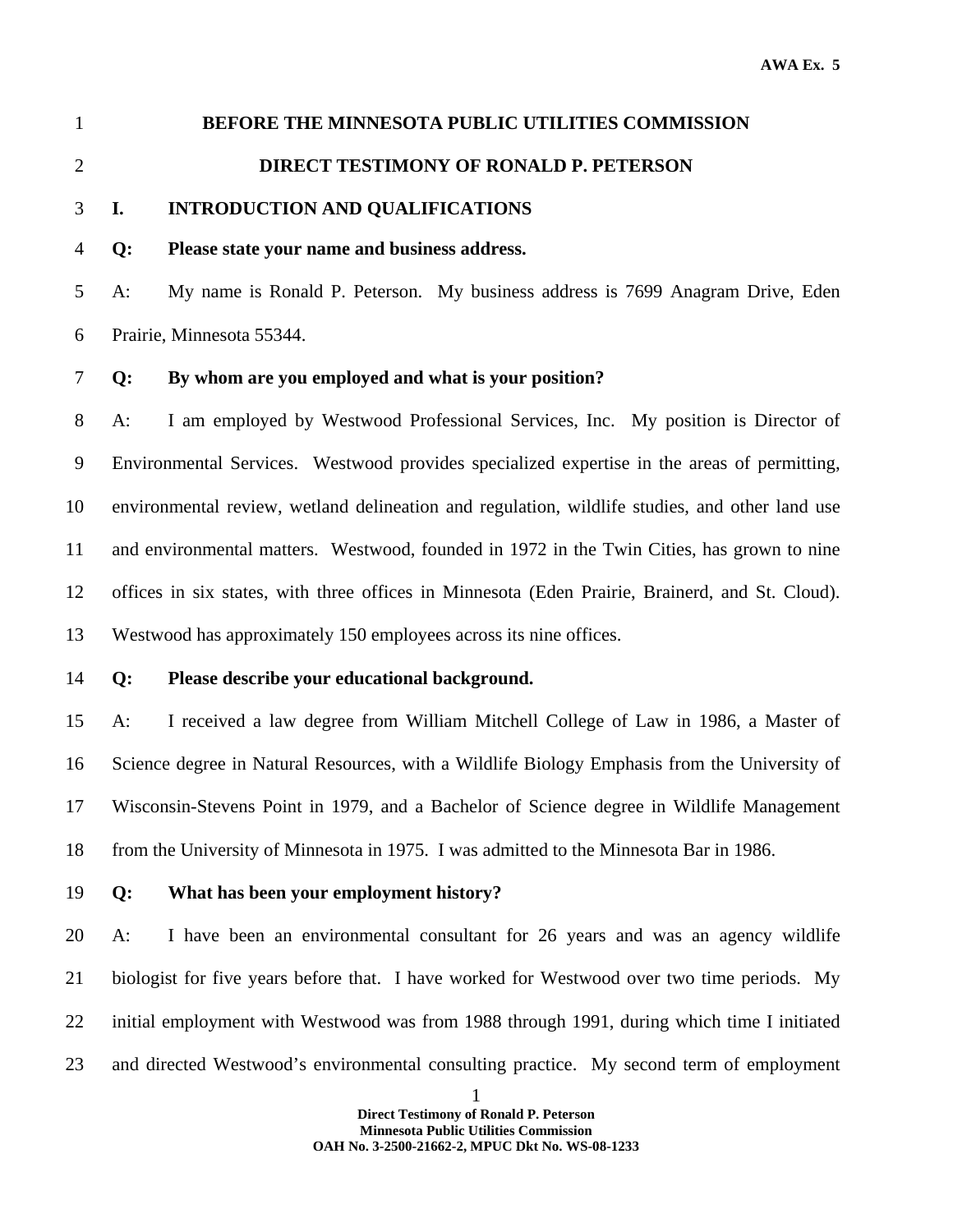1 with Westwood has been from February, 2006 to the present. Between those periods, I had my 2 own company, Peterson Environmental Consulting, Inc. (PEC), specializing in comprehensive 3 wetland services, environmental review and technical environmental studies (e.g., wetlands, 4 soils, hydrology, botany, wildlife). I began my environmental consulting in 1984 with Barton-5 Aschman Associates, Inc., where I worked from 1984 to 1988, and prior to that I worked for 1.5 6 years as a wildlife biologist with the Kansas Fish and Game Commission (1979-1980) and 3.5 7 years with the Minnesota Department of Transportation (1980-1984). Over the course of my 8 career I have overseen wetland delineations, ecological investigations, studies and permits on 9 high voltage transmission lines, wind projects, solar projects, highways, airports, and various 10 types of commercial, residential and industrial land development projects in twelve states, 11 including Minnesota. I am a frequent lecturer on wetland regulation and natural resource issues.

12 **Q: For whom are you testifying?** 

13 A: I am testifying on behalf of AWA Goodhue, LLC.

#### 14 **Q: What is the purpose of your testimony today?**

15 A: The purpose of my testimony is to explain the wetland delineation and permitting work 16 Westwood has done for the AWA Goodhue wind project.

17 **II. WETLAND DELINEATION AND PERMITTING** 

18 **Q: Please describe the work Westwood did to delineate the wetlands within the project** 

### 19 **boundary in Goodhue County.**

20 A: Wetland scientists from Westwood Professional Services, under my direction, went into 21 the field and delineated all jurisdictional wetlands within pre-defined development corridors 22 within the project area. These corridors encompassed the various elements of infrastructure 23 associated with the AWA Goodhue wind project, including turbine pads, access roads, crane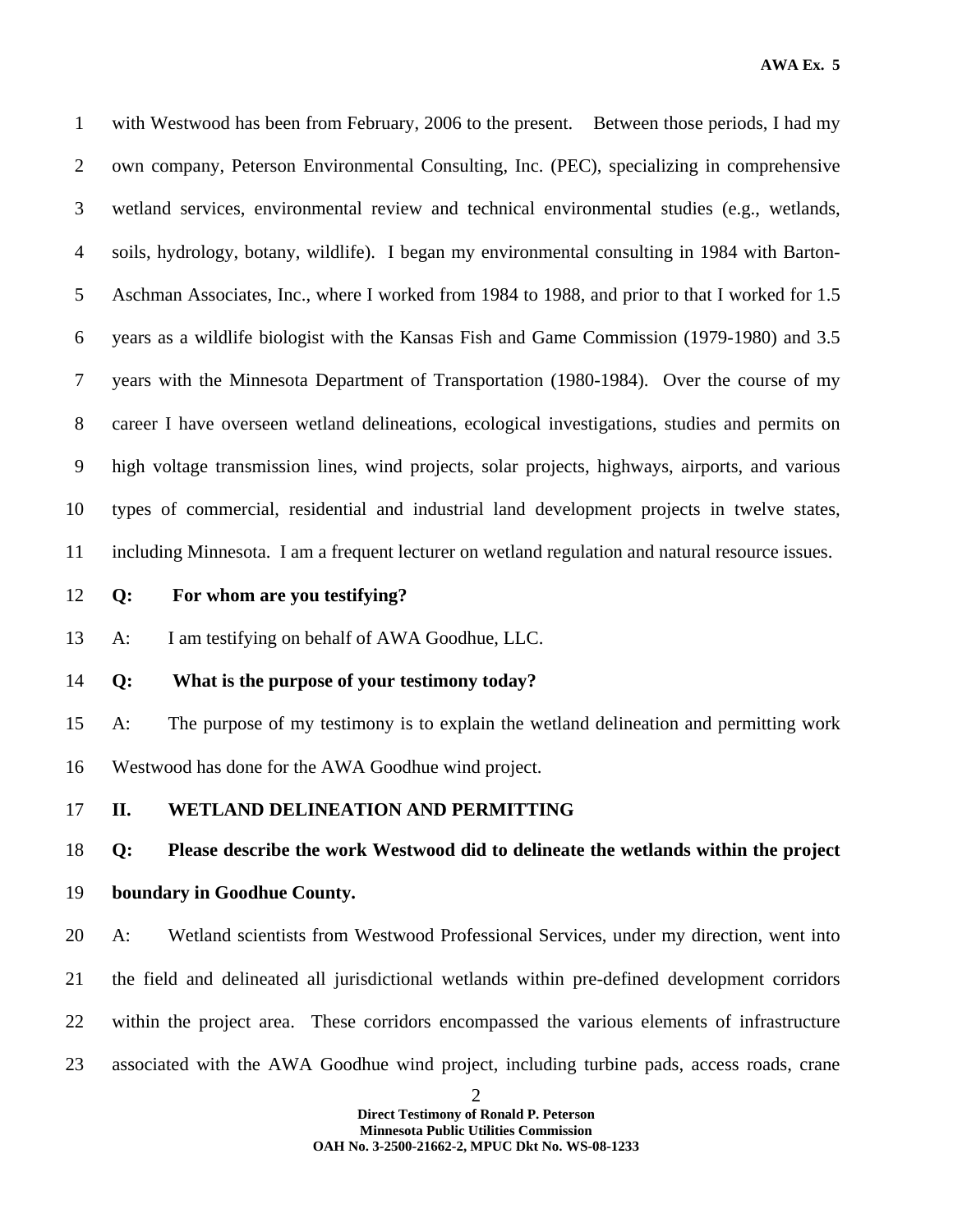1 paths, underground cable routes and one substation location. To facilitate our field work, we 2 established development corridors that ranged from 100-feet wide for underground cable routes 3 to 300-feet wide for access roads and turbine locations. These development corridors were 4 defined so as to provide sufficient data to facilitate impact avoidance and minimization efforts as 5 the project was being designed.

6 Wetlands were identified and their boundaries delineated using the methods contained in 7 the Midwest Interim Regional Supplement to the 1987 Corps of Engineers Wetland Delineation 8 Manual, the manual we are required to use under both state and federal law. We collected data 9 on vegetation, soils and hydrology both inside and outside each wetland and then flagged the 10 wetland boundaries. After flagging them, we located the boundaries of each wetland using a 11 global positioning system (GPS). The GPS coordinates collected in the field were then brought 12 into the Geographic Information System for the AWA Goodhue wind project to assist the 13 designers of the project in minimizing impacts to wetlands wherever possible and facilitate the 14 quantification of unavoidable impacts.

#### 15 **Q: What are jurisdictional wetlands?**

16 A: Jurisdictional wetlands are areas that meet the definitions set forth in the Minnesota 17 Wetland Conservation Act (WCA) rules (Minn. Rules 8420.0111 Subpart 72) and in the U.S. 18 Army Corps of Engineers (USACE) regulations under Section 404 of the Clean Water Act (33 19 C.F.R. 328.3(b)). USACE jurisdiction over wetlands is narrower than WCA jurisdiction, in that 20 the USACE does not regulate isolated basins or wetlands that lack a "substantial nexus" to 21 "traditional navigable waters."

22 **Q: How many wetlands did you find within the project boundary?**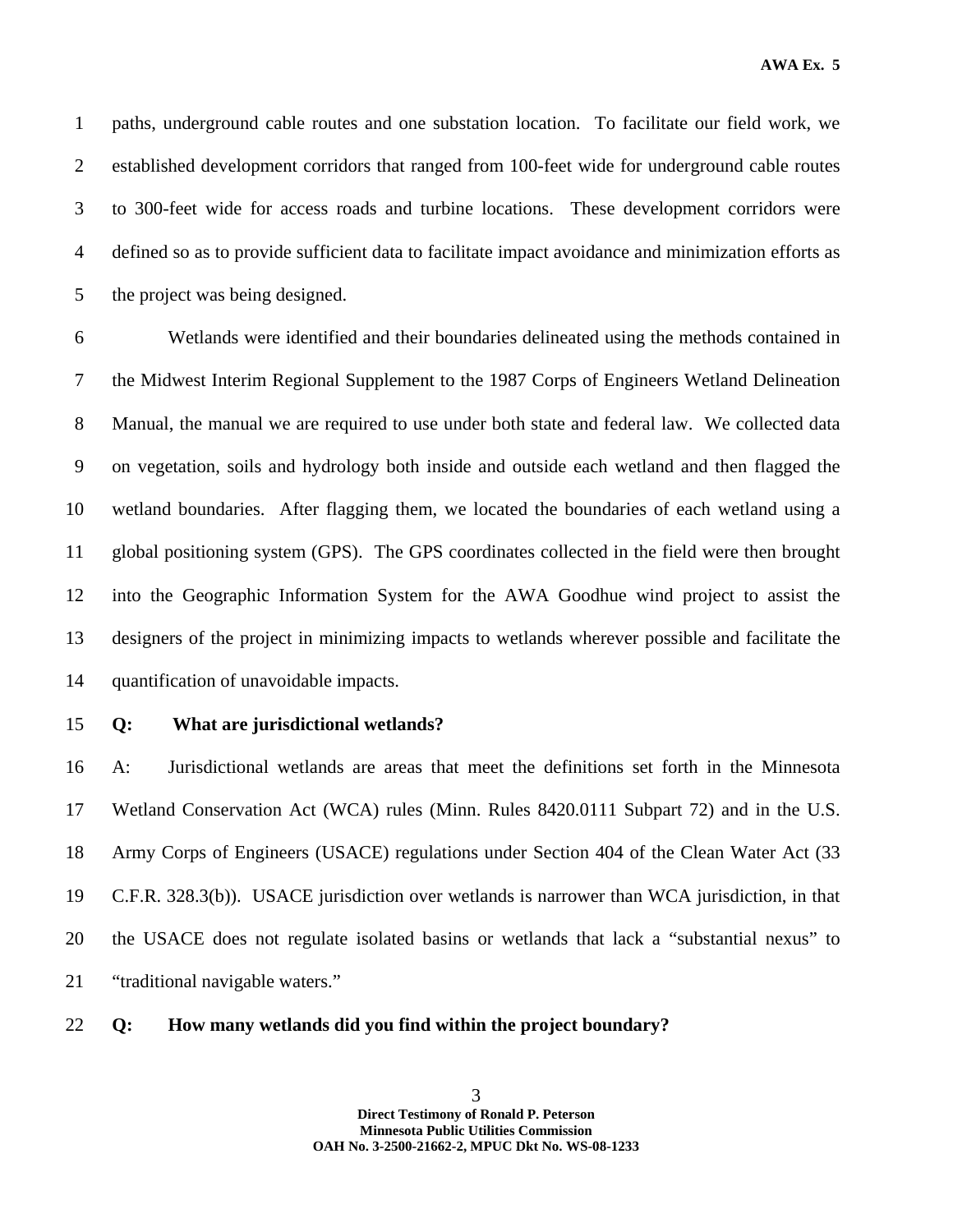1 A: Based on our delineation and mapping work, we determined that there are 45 wetlands 2 that lie within or cross portions of the development corridors for the project.

# 3 **Q: What is the shortest distance between a turbine and the nearest wetland within the**  4 **project boundary?**

5 A: Based on the current plans, the turbine nearest to a delineated wetland would be 275 feet 6 away. We reviewed the National Wetland Inventory (NWI) and Minnesota Department of 7 Natural Resources (MDNR) stream mapping to determine whether there might be other mapped 8 wetlands or streams that yielded a different answer. However, the nearest NWI-mapped 9 wetlands and MDNR-mapped streams were physically delineated by Westwood, meaning that 10 275 feet is the correct distance. None of the turbines would actually encroach upon a wetland.

# 11 **Q: Could you describe the status of wetland permitting activity on the AWA Goodhue**  12 **wind project?**

13 A: Westwood submitted a combined permit package including a WCA wetland replacement 14 plan and an application for a USACE section 404 permit application for the AWA Goodhue 15 wind project on September 8, 2010. This application package was submitted to the Goodhue 16 Soil and Water Conservation District (SWCD), which serves as the local governmental unit, or 17 LGU, under the WCA, and the USACE. The permit application package included descriptions 18 of: (a) the AWA Goodhue wind project, (b) the characteristics of the wetlands we delineated, (c) 19 the applicable regulatory framework, (d) the proposed wetland impacts (both temporary and 20 permanent), (e) a description of the measures taken to avoid and minimize wetland impacts, and 21 (f) proposed compensatory mitigation. A meeting of the WCA technical evaluation panel (TEP) 22 was convened on September 17, 2010 to review the application package and provide comments. 23 The TEP meeting was attended by representatives of the Goodhue County SWCD, Minnesota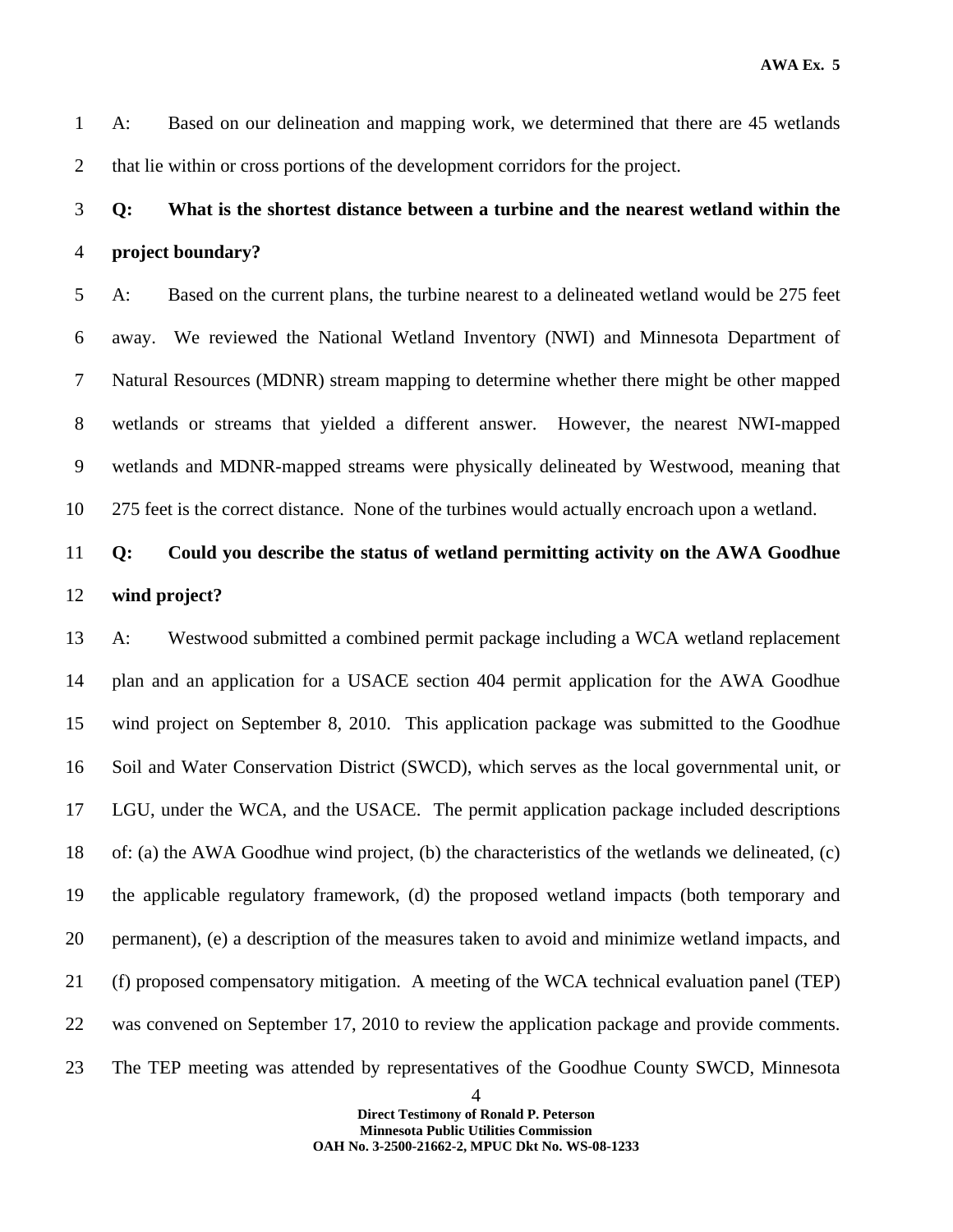1 Board of Water and Soil Resources (BWSR), and the USACE. The TEP and USACE provided 2 comments on the permit application package on September 21 and October 7, 2010, respectively. 3 A follow up review attended by Westwood and the Goodhue SWCD was conducted on October 4 26, 2010 to refine several delineations and confirm avoidance of four wetlands that originally 5 were to have incurred impacts.

## 6 **Q: How much wetland impact was identified by AWA Goodhue in the permit**  7 **application package submitted in September 2010?**

8 A: Again, the turbines themselves would not involve any wetland impacts. The permit 9 application package called for a maximum of 0.364 acres of permanent impact for access road 10 crossings. This was a "worst case" figure, as it included access roads to some alternate turbine 11 locations that probably will not be used. The application package also called for 1.76 acres of 12 temporary impacts from the installation of underground cables. Such impacts are considered 13 temporary because the wetlands are fully restored after the cables are installed. Temporary 14 impacts of this nature are covered by a WCA exemption and by a USACE regional general 15 permit.

### 16 **Q: How did AWA Goodhue propose to compensate for the permanent wetland**  17 **impacts?**

18 A: AWA Goodhue proposed to acquire wetland replacement credits from established 19 wetland banks located in the minor watersheds that the AWA Goodhue wind project would be 20 built in. Under both state and federal laws, the use of wetland bank credits is the preferred way 21 of offsetting unavoidable wetland impacts. This is because the replacement wetlands already 22 exist and are known to be successful, functioning wetlands. In the case of the proposed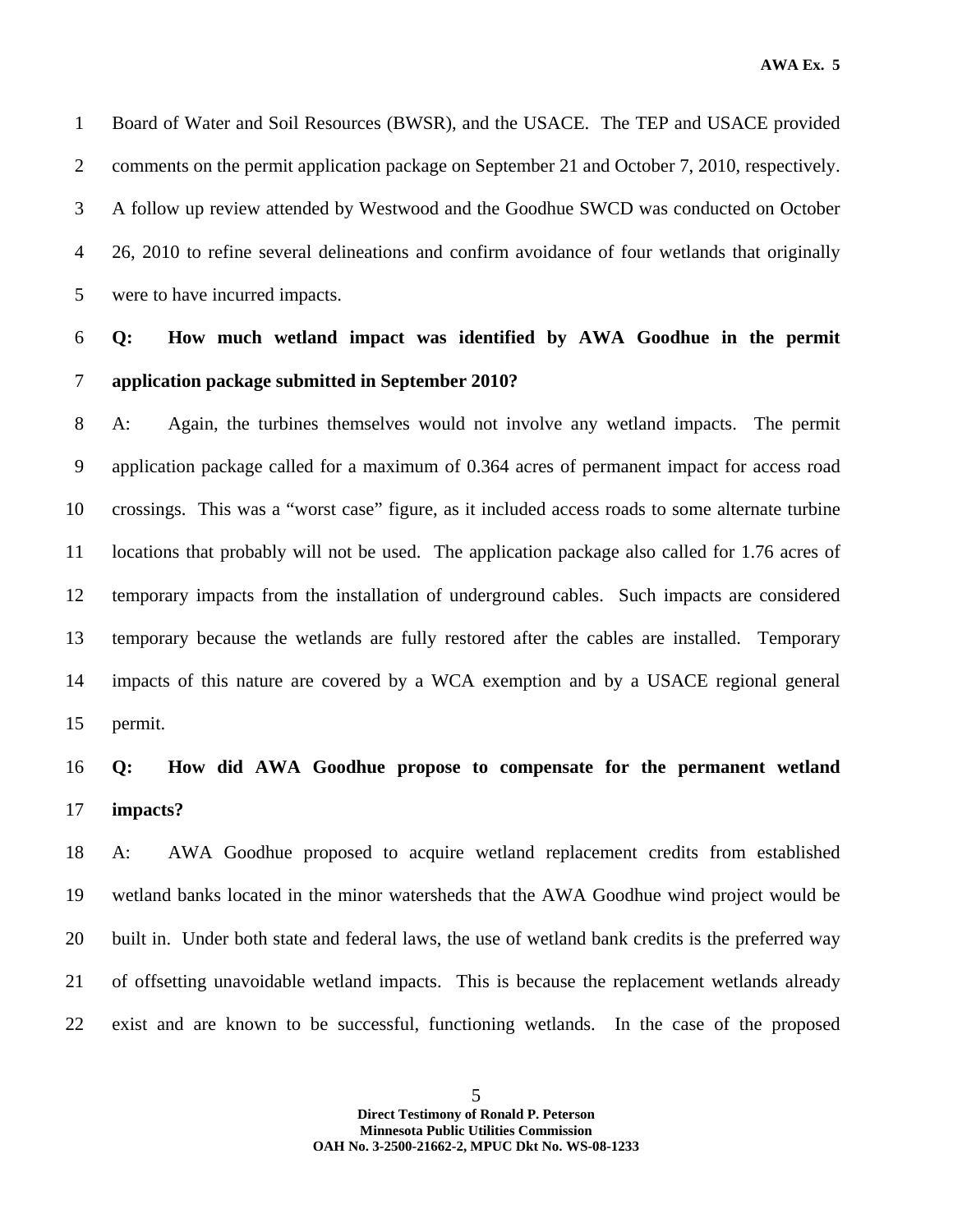1 temporary impacts from underground cables, the impacts are mitigated through the restoration of 2 the affected wetland. No other compensatory mitigation is typically required for such impacts.

# 3 **Q: Has AWA Goodhue made any changes to the project in response to questions or**  4 **concerns expressed by the TEP or USACE?**

5 A: Yes. After receipt of the initial TEP and USACE comments, several changes were made. 6 One change was with regard to which wetland bank sites would be used for compensatory 7 mitigation, to accommodate the wetland bank sites preferred by the TEP and USACE. AWA 8 Goodhue also worked with Westwood and Carstenson Contracting to modify the plans for the 9 project to further reduce wetland impacts in areas of concern to the TEP and USACE. As a 10 result, the plans for the project were revised to further reduce the permanent wetland impacts 11 from access roads to 0.225 acres.

12 **Q: What is the current status of wetland permitting for the AWA Goodhue wind**  13 **project?** 

14 A: We have temporarily suspended wetland permitting work due to the delay in the 15 Minnesota Public Utilities Commission (MPUC) site permit process. We will resume and 16 complete wetland permitting processes once a final site permit has been issued by the MPUC.

17 **Q: Would you expect the construction and operation of the turbines to have an adverse**  18 **impact on any wetlands?** 

19 A: No. None of the turbine locations would be within a wetland so no turbine would entail 20 filling, draining or excavation within wetlands. During construction, all turbine locations (as 21 well as all other infrastructure associated with the project) would be subject to the erosion and 22 sedimentation control Best Management Practices (BMPs) set forth in the Storm Water Pollution 23 Prevention Plan (SWPPP) for the project. As called for in the SWPPP and required under the